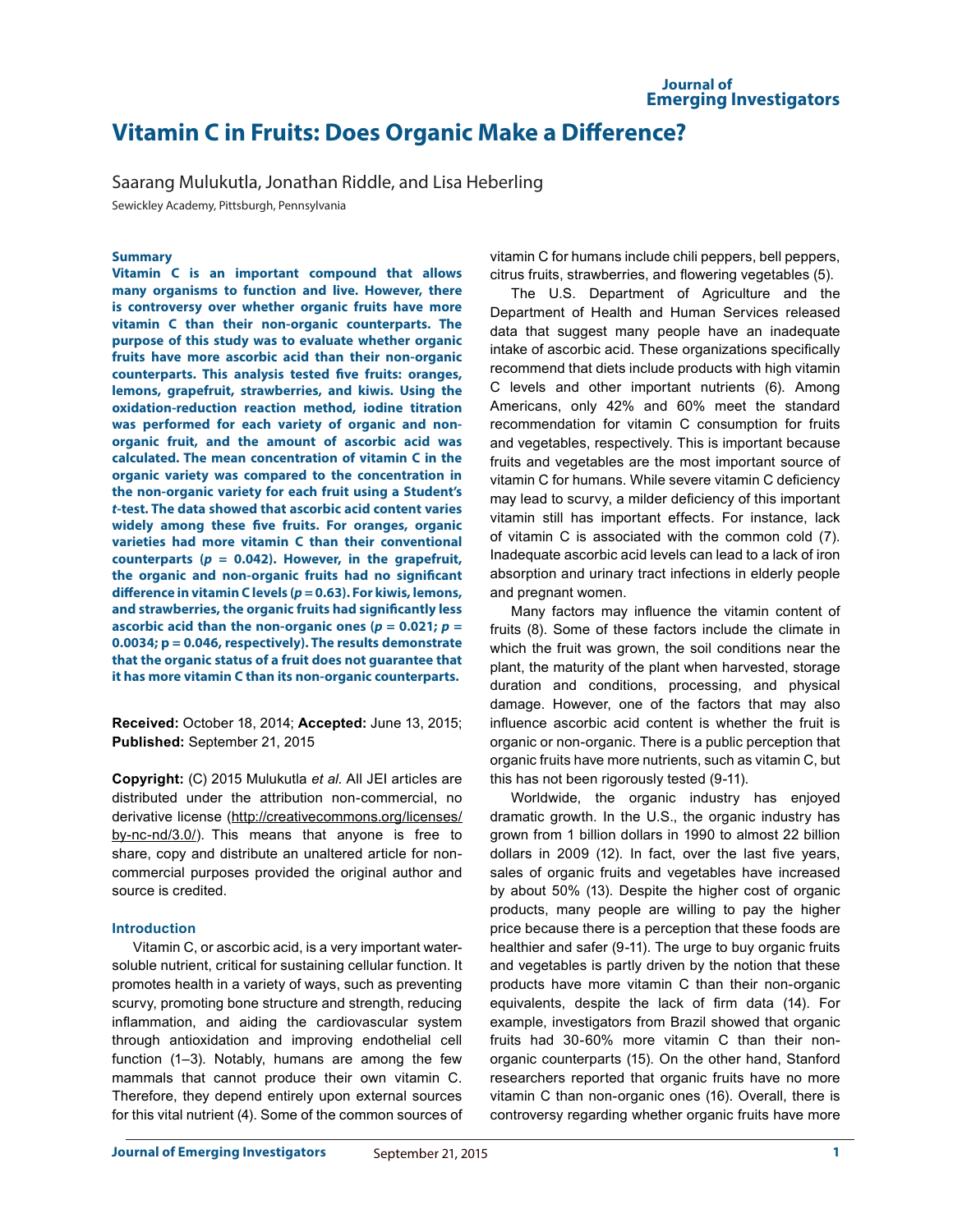**Journal of Emerging Investigators**

ascorbic acid than non-organic fruits, and there are few studies that have compared vitamin C concentration across a variety of organic and non-organic fruits and vegetables.

Accordingly, this study investigates whether or not there is a higher concentration of ascorbic acid in organic fruits. Using a variety of fruits that are noted to have high vitamin C content, this study compares ascorbic acid concentration in organic and non-organic fruits using the oxidation-reduction method to measure vitamin C levels (17). The oxidation-reduction reaction, in this case, occurs when iodine reacts with vitamin C. In this reaction, the vitamin C is oxidized by the iodine into dehydroascorbic acid and the iodine is reduced, as shown in the following chemical reaction:

$$
C_6H_8O_6 + I_3 + H_2O \rightarrow C_6H_6O_6 + 3I + 2H^+
$$

#### **Results**

This study was designed to evaluate any differences in ascorbic acid concentration between organic and non-organic fruits using an oxidation-reduction reaction. Iodine reacts with vitamin C in a reaction where iodine is reduced and vitamin C is oxidized. Five fruits were used in this experiment. They were Organic and Nonorganic (1) navel oranges, (2) lemons, (3) grapefruit, (4) strawberries, and (5) kiwis. After calculating the volume of iodine needed to titrate 20 mg of a standard vitamin C solution, the iodine from a buret was carefully added to 20 mL of a fruit juice solution. The buret was used so that there could be a precise measurement of the exact volume of iodine needed to titrate each solution. When testing each fruit, three trials were done on three separate solutions from each of the fruits. Therefore, each of the 5 different types of organic and non-organic fruits tested in this experiment had 3 independent trials. The average and standard deviations of the three trials for each of the fruits was calculated, and all statistics



**Figure 1: Orange Juice Before and After Iodine Titration.** Once the iodine completes the oxidation of vitamin C, the iodine reacts with the starch to make the characteristic bluishblack color. The titration tells the investigator directly how much volume of iodine it took to completely titrate the juice. The more volume of iodine needed to titrate the juice, the less Vitamin C there was in that juice.

were performed with these calculations.

*Standard vitamin C solution:* The volume of iodine needed to titrate 20 mg of vitamin C standard solution was 6.7 ± 0.1 mL.

*Navel oranges:* The volume of iodine required to titrate the ascorbic acid in the non-organic and organic navel oranges was  $3.8 \pm 0.07$  mL and  $4.0 \pm 0.03$  mL, respectively (**Table 1**). **Figure 1** shows an example of the orange juice before iodine titration and post–iodine titration. Using the ratio shown in the Statistical Analysis section of the Methods, along with the results of the vitamin C standard solution titration, we calculated that the organic oranges had significantly more vitamin C



**Figure 2: Non-Organic versus Organic Vitamin C Content.** Organic orange fruits had more vitamin C than non-organic oranges. Organic and non-organic fruits had no significant difference in vitamin C content. Non-organic kiwis, strawberries, and lemons had more vitamin C than their organic counterparts.

than their non-organic counterparts (organic: 11.8 mg Vit C/20 mL juice; non-organic: 11.4 mg/20 mL juice;  $p = 0.042$ ). The total recommended daily allowance of vitamin C is 90 mg. Therefore, 20 mL of organic oranges provides 13.1% of the daily recommended allowance, while non-organic oranges provide 12.7% of the daily recommended allowance (**Figure 2**).

*Lemons:* The volume of iodine required to titrate the ascorbic acid in the non-organic and organic lemons was 3.7 ± 0.26 mL and 3.1 ± 0.29 mL, respectively (**Table 1**). The organic lemons had significantly less vitamin C than the non-organic lemons (organic: 9.1 mg Vit C/20 mL juice; non-organic: 11.0 mg/20 mL juice; *p* = 0.046) (**Figure 2**).

*Grapefruit:* The volume of iodine required to titrate the ascorbic acid in the non-organic and organic grapefruit was 2.4  $\pm$  0.17 mL and 2.5  $\pm$  0.14 mL, respectively (**Table 1**). There was no significant difference between the organic and non-organic grapefruits (organic: 7.4 mg Vit C/20 mL juice; non-organic: 7.2 mg/20 mL juice; *p* = 0.63) (**Figure 2**).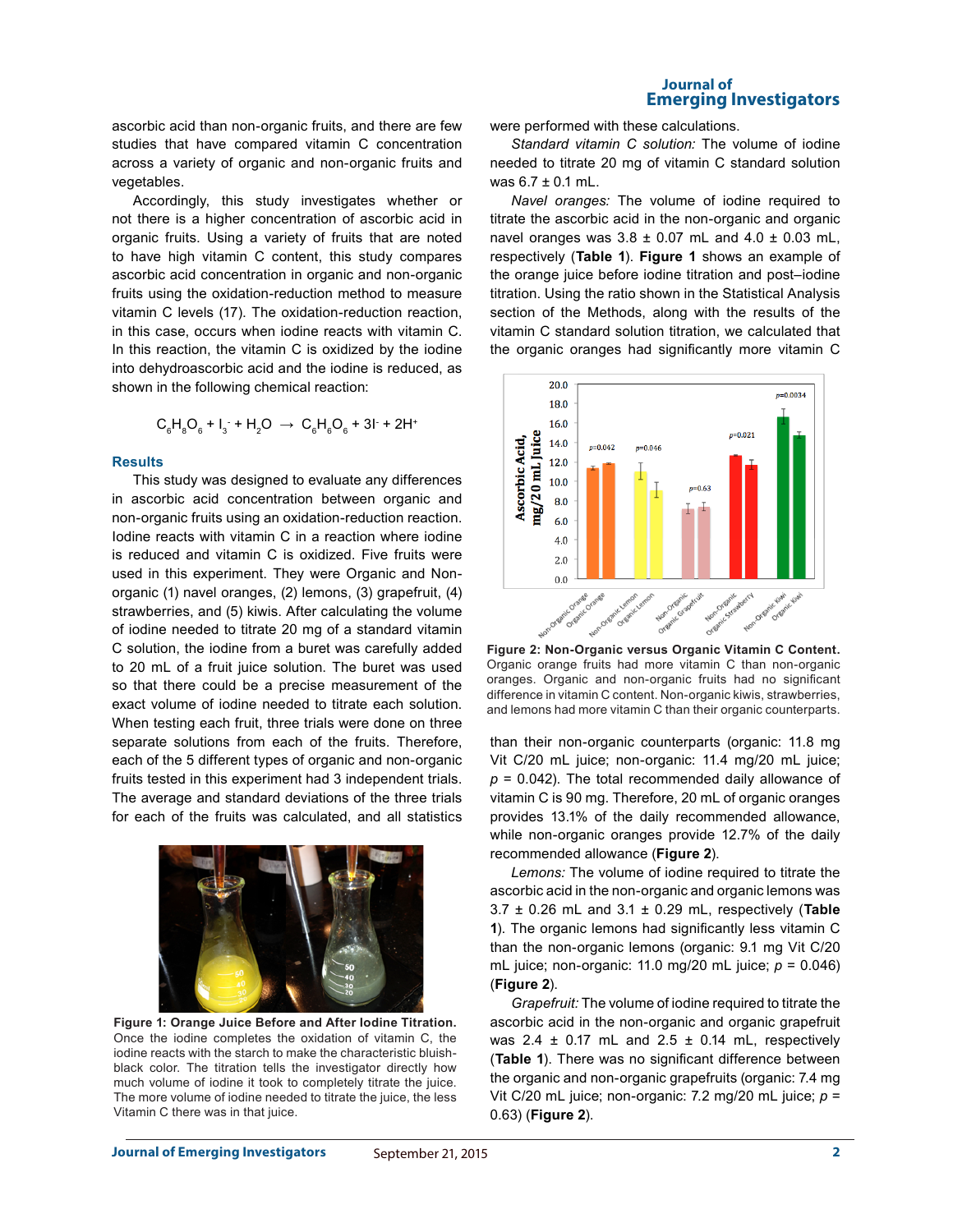*Strawberries:* The volume of iodine required to titrate the ascorbic acid in the non-organic and organic strawberries was  $4.2 \pm 0.02$  mL and  $4.0 \pm 0.07$  mL, respectively (**Table 1**). The organic strawberries had significantly less vitamin C than the non-organic strawberries (organic: 11.7 mg Vit C/20 mL juice; nonorganic: 12.7 mg/20 mL juice; *p* = 0.021) (**Figure 2**).

*Kiwi*: The volume of iodine required to titrate the ascorbic acid in non-organic and organic kiwi was  $5.5 \pm$ 0.11 mL and 5.0 ± 0.09 mL, respectively (**Table 1**). The organic kiwi had significantly less vitamin C than nonorganic kiwi (organic: 14.8 mg Vit C/20 mL juice; nonorganic: 16.7 mg/20 mL juice; *p* = 0.0034) (**Figure 2**).

#### **Discussion**



**Figure 3: Before and After Iodine Mixes with Starch.** A shows the solution before the iodine titration. B shows the solution after the iodine has completely titrated the ascorbic acid and reacts with starch to make the distinct black and blue color.

This study investigated whether or not organic fruits have more vitamin C than their non-organic counterparts. There were two major findings in this study. First, vitamin C content varied widely among fruits. Specifically, kiwis and strawberries had the most ascorbic acid content of any other fruit tested in this experiment. On the other hand, grapefruit and lemons had the lowest vitamin C levels and oranges were in between these two extremes. Other studies report similar results (18). Second, there was variation in the relationship between ascorbic acid content and whether or not a fruit was organic. In some fruits, such as oranges, organic varieties had significantly more vitamin C. In other fruits, including kiwi, lemons, and strawberries, the non-organic varieties had more ascorbic acid, and for grapefruit, there was no significant difference between organic and non-organic varieties. Our findings add to the current controversy regarding whether organic foods have more vitamin C content. Our study suggests that this relationship is variable depending on which fruit is being studied, but there were no consistent trends across all fruits. Our findings are similar to those reported by researchers

#### **Journal of Emerging Investigators**

from Stanford (16).

Because our study focused only on vitamin C content, it did not address the other potential health benefits of organic fruits. A recent report published in the British Journal of Nutrition analyzed several studies together and found that organic crops have higher levels of antioxidants and lower pesticide levels than non-organic crops (19). However, another study published in 2012 found that there is little evidence to argue that organic products are more nutritious, indicating that this debate may continue for some time (16).

There were a few limitations to this study. This study did not take into account where the fruit came from, except that the oranges were from California. Furthermore, it didn't consider how ripe the fruits were when they were picked, how mature they were, how long they were sitting in the store, or if any physical damage had been done to the fruit during processing. There was also no knowledge of the details about how the fruits were grown and what kinds of pesticides may have been used for the non-organic fruits. Since our major finding was that ascorbic acid content depends on more than just organic versus non-organic, these factors may affect the vitamin C levels in fruits. Further studies will be needed to evaluate the role of other factors upon ascorbic acid content.

#### **Methods**

#### Iodine Solution

An iodine solution was created to titrate the ascorbic acid. A 1:10 solution was made by diluting 30 mL of Lugol's Iodine with 270 mL of distilled water. This solution was stored in amber glass bottles.

#### Starch Solution

After the entirety of the ascorbic acid was titrated, the iodine reacted with starch to create a dark blue color (**Figure 3**). To indicate the titration of ascorbic acid, a 0.5% starch solution was made by dissolving 1 g of soluble starch into 200 mL of boiling distilled water.

#### Vitamin C Standard Solution

In order to measure how much iodine was needed to titrate a standard amount of ascorbic acid, a vitamin C standard solution was prepared. A 250 mg vitamin C tablet was dissolved in a total volume of 250 mL of distilled water. This resulted in a 1 mg/mL vitamin C solution.

#### Juicing Fruits

Fruits were purchased at a local grocery store called Giant Eagle. The fruits in this study included nonorganic and organic navel oranges from California (1), grapefruits (2), lemons (3), strawberries (4), and kiwis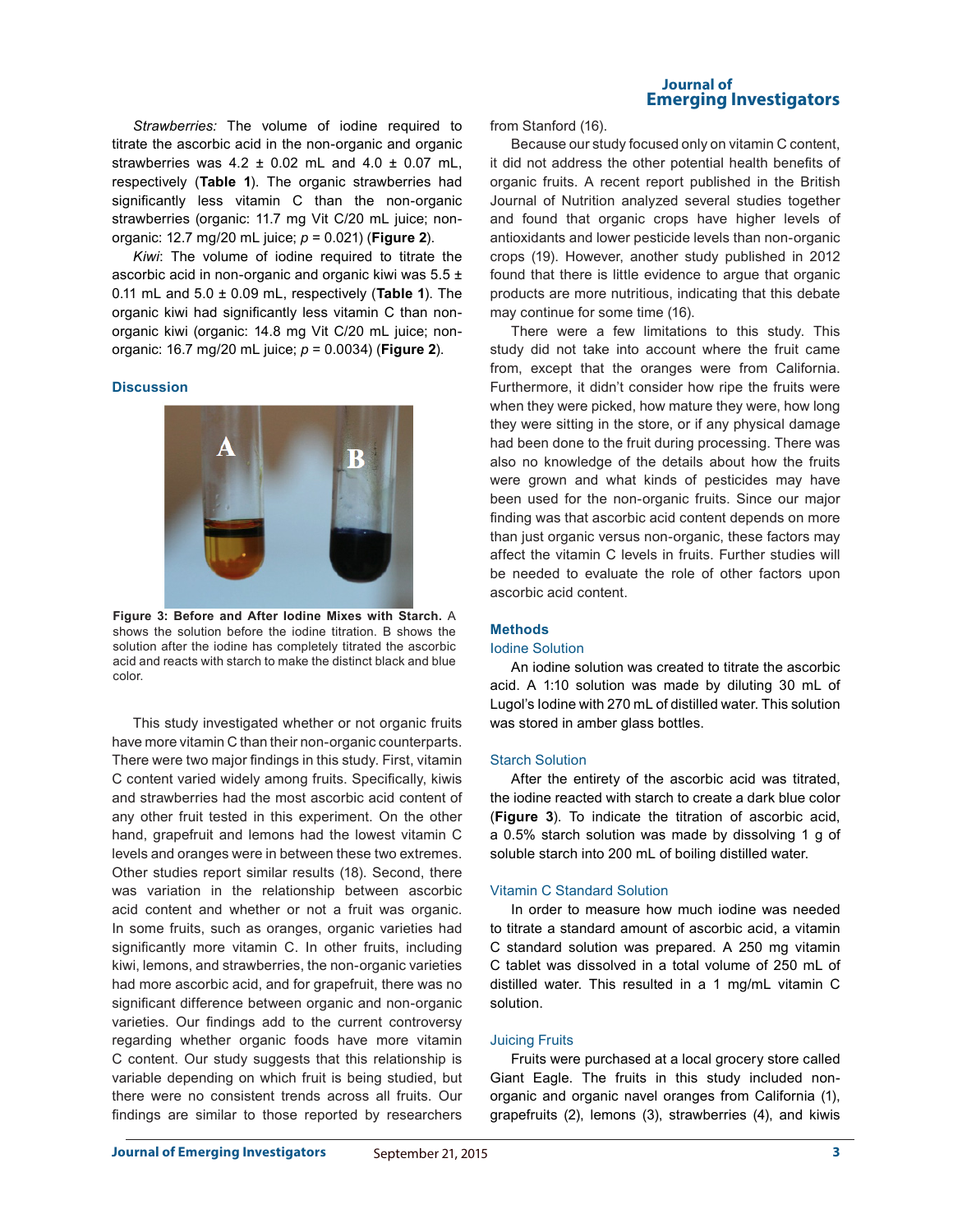(5). These fruits were selected because they are easy to juice and have a high content of vitamin C. Using a clean and dry juicer, the fruits were juiced and strained to separate the pulp from the juice. A total of three individual trials were done for three different samples of the same type of fruit. Each sample included 20 mL of juice. For oranges, grapefruit, and lemons, only one fruit was needed to collect the 20 mL needed for one sample. Four strawberries were needed to collect the 20 mL of juice. Additionally, three kiwis were needed to collect the 20 mL of juice. All samples were fresh and the titration reaction was done within 15 minutes of collection.

## Oxidation-Reduction Titration of Vitamin C Solution

A 50 mL buret was set up on a ring stand. The 1:10 iodine solution was poured into the buret. A 20 mL volume containing 20 mg of ascorbic acid of the standard vitamin C solution was poured into a 50 mL Erlenmeyer flask. Ten drops of starch indicator solution was added into the flask and stirred. The iodine was added drop by drop into the flask until the iodine completed its titration of the ascorbic acid. The completion of the titration was indicated by the solution turning a distinctive blue/black color, which occurs when there is no further ascorbic acid to titrate and the iodine reacts with the starch. Because the iodine has a strong affinity with the ascorbic acid, it first reacted with the ascorbic acid. Once all the vitamin C had been oxidized, the iodine reacted with the starch. The volume of iodine required to titrate the 20 mg of vitamin C was recorded. This step was repeated for a total of three trials for each of three samples of juice.

#### Oxidation-Reduction Titration of Fruit Juices

The fruit juice samples were titrated as described above, using 20 mL of each fruit juice. The volume of iodine required to titrate the vitamin C was measured using the buret and recorded. This step was repeated for a total of three trials for each of the three samples for each fruit, non-organic and organic separately.

## Statistical Analysis

The mean and standard deviation of the three samples were calculated for the titration of the standard vitamin C solution and each of the fruit juice titrations. A ratio was used to convert the volume of iodine required to titrate the juices into the ascorbic acid content. This ratio used the volume of iodine needed to titrate the vitamin C standard solution. The ratio is below:

| 20 mg Vitamin C standard                | mg of Vitamin C in Juice                |
|-----------------------------------------|-----------------------------------------|
| mL lodine to titrate Vitamin C standard | mL lodine to titrate Vitamin C in Juice |

After calculating the number of milligrams of vitamin C from each of the fruits, a comparison of the means of the organic variety of the fruit versus the non-organic

## **Journal of Emerging Investigators**

variety was performed using a Student's *t*-test. A *p*-value of <0.05 was considered to be statistically significant. All statistical tests were performed using Microsoft Office Excel (Version 2011).

#### **References**

- 1. Wannamethee SG, Lowe GD, RumLey A, Bruckdorfer KR, Whincup PH. Associations of vitamin C status, fruit and vegetable intakes, and markers of inflammation and hemostasis. *Am J Clin Nutr.* 2006; 83:567-574.
- 2. Knekt P, Reunanen A, Jarvinen R, Seppanen R, Heliovaara M, Aromaa A: Antioxidant vitamin intake and coronary mortality in a longitudinal population study.*Am J Epidemiol* 1994, 139:1180-1189.
- 3. Naidu K. Vitamin C in human health and disease is still a mystery? An overview. *Nutrition Journal*. 2003.  $2.7.$
- 4. Chatterjee IB. Evolution and the biosynthesis of ascorbic acid. *Science*. 1973. 182: 1271-1272.
- 5. Department of Health and Human Services. National Institutes of Health. Dietary Supplement Fact Sheet: Vitamin C. Office of Dietary Supplements. United States Department of Agriculture. Web. Accessed July 20, 2014.
- 6. U.S. Department of Agriculture and U.S. Department of Health and Human Services. Dietary Guidelines for Americans (2010). (7th Edition), Washington, DC: U.S. Government Printing Office, December 2010.
- 7. Douglas RM, Chalker EB, Treacy B. Vitamin C for preventing and treating the common cold. Cochrane Database Syst Rev 2000, 2:CD000980.
- 8. Lee SK and Kader AA. Preharvest and postharvest factors influencing vitamin C content of horticultural crops. *Postharvest Bio Tech.* 2000; 20: 207-220.
- 9. Batte MT, Hooker N, Haab TC, Beaverson J. Putting their money where their mouths are: consumer willingness to pay for multi-ingredient, processed organic food products. *Food Policy*. 2007; 32:145-159.
- 10. Lea E, Worsley T. Australians' organic food beliefs, demographics, and values. *British Food Journal*. 2005; 107: 855-869.
- 11. Williams PRD, Hammitt JK. Perceived risk of conventional and organic produce: Pesticides, pathogens, and natural toxins. *Risk Analysis.* 2001; 21: 319-330.
- 12. Crinnion, WJ. Organic foods contain higher levels of certain nutrients, lower levels of pesticides and may provide health benefits for the consumer. *Environmental Medicine*. 2010; 15: 4-12.
- 13. Greene C. Growth patterns in the US organic industry. United States Department of Agriculture. Economic Research Service using date from *Nutrition Business Journal*, 2013.
- 14. Prosser E. Nutritional differences in organic versus